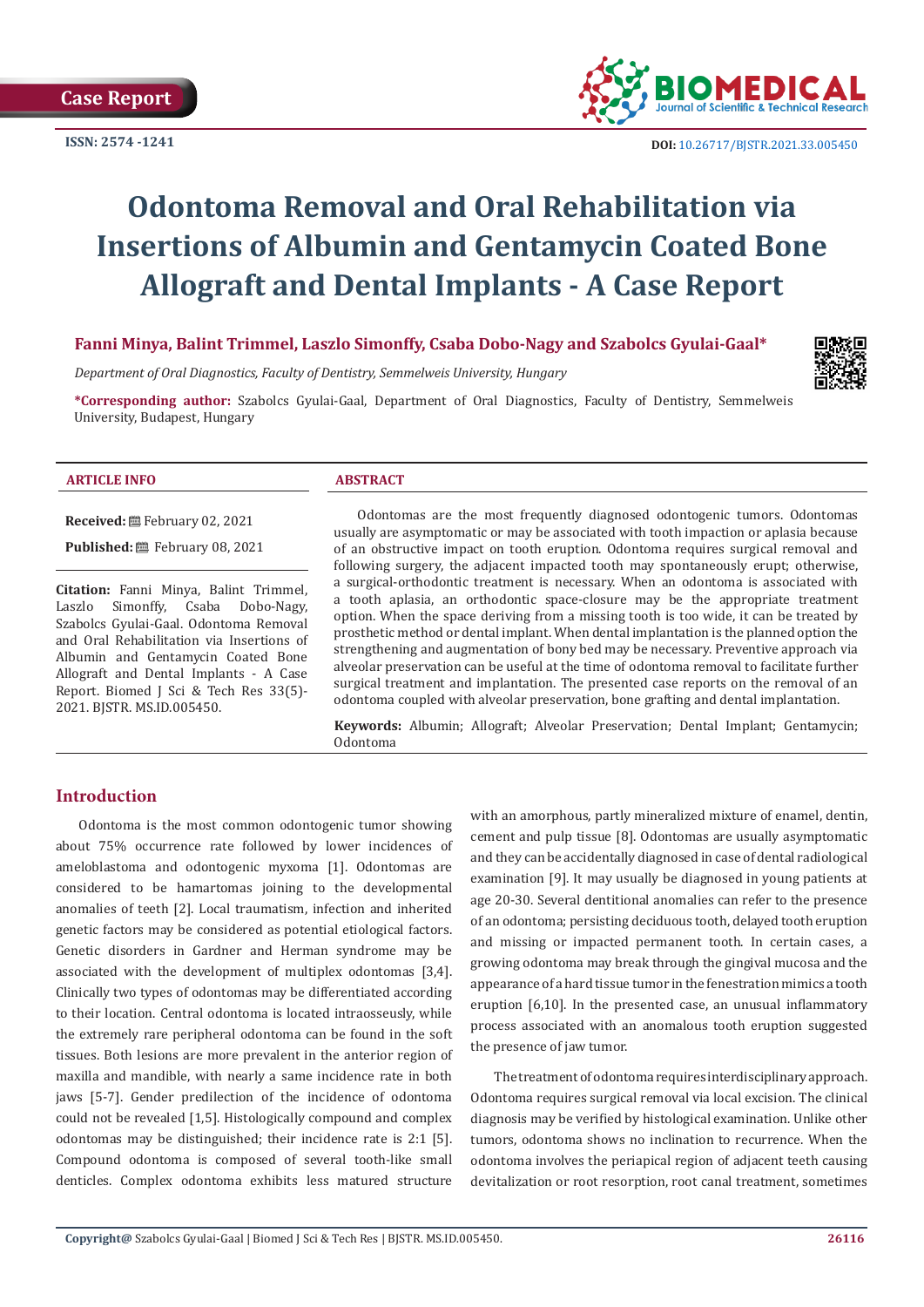combined with apectomy may be necessary [11]. Early diagnosis is important approximately at the age of 10 years when orthodontic treatment is needed. The odontoma forms a physical obstacle which hinders the eruption of teeth. When an odontoma causes tooth impaction, the impacted tooth can spontaneously erupt after the removal of physical obstruction, otherwise surgical-orthodontic treatment is necessary [12-14]. When a permanent tooth is missing because of developmental failure, orthodontically space closure can be performed especially in childhood [15,16]. After the age of 18, when the jaw development has finished, the missing tooth can be replaced by a prosthetic restorative treatment or a dental implant [17]. The choice depends on the general physical status of the patient and on the quality and quantity of the surrounding jawbone. Before the insertion of a dental implant the available bone amount has to be estimated. When the odontoma is small, an immediate implantation may be possible after its removal [18]. Usually, the removal of the odontoma results in a large bone defect, thus bone augmentation might be necessary before the insertion of implant [19,20]. Preservation of alveolar bone is a preventive approach during the odontoma removal facilitating further oral rehabilitation.

## **Results - Case Report**

A 31-year-old male patient exhibited a painful palatal swelling when he arrived for dental examination (Figure 1a). Stomatooncological screening was carried out, no premalignant or malignant lesions were found [21]. His upper right canine was missing, and a deciduous lateral incisor replaced the permanent one. The orthopantomogram showed an approximately 2cm sized rounded formation of small radio opaque structures including two smaller rudimentary teeth, being probably the impacted canine and lateral incisor teeth (Figure 1b). The clinical diagnosis was compound odontoma. The lesion erupted to the oral cavity and the dental follicle was infected. The palatal abscess was drained for emptying a purulent exudate through the palatal incision. Since both the permanent canine and lateral incisor were impacted, the treatment plan was to enucleate the whole tumor together with the unerupted teeth and then to replace the missing teeth with dental implants and crowns. During the first surgical intervention the deciduous lateral incisor was removed. An incision was performed on the alveolar ridge completed with a buccal vertical release incision creating an L shaped mucoperiosteal flap. The odontoma was partially removed in several pieces using forceps and elevator (Figure 2a&2b). The cranial part of the odontoma was preserved as its removal would require sacrificing a great amount of maxillary bone. The partial preservation of odontoma helped to spare an appropriate bone mass, which was necessary for the further prosthetic rehabilitation (Figure 2c). The flap was primarily fixed via sutures. The histological examination confirmed the clinical diagnosis of complex odontoma.



**Figure 1:** Preoperative images;

- a. Palatal swelling, persistent deciduous lateral incisor, missing canine.
- b. Radiographic image of odontoma.



**Figure 2:** First surgical exposure of odontoma

- a. Partial odontoma delivery.
- b. Remained bone defect.
- c. Radiographic image after the first surgery.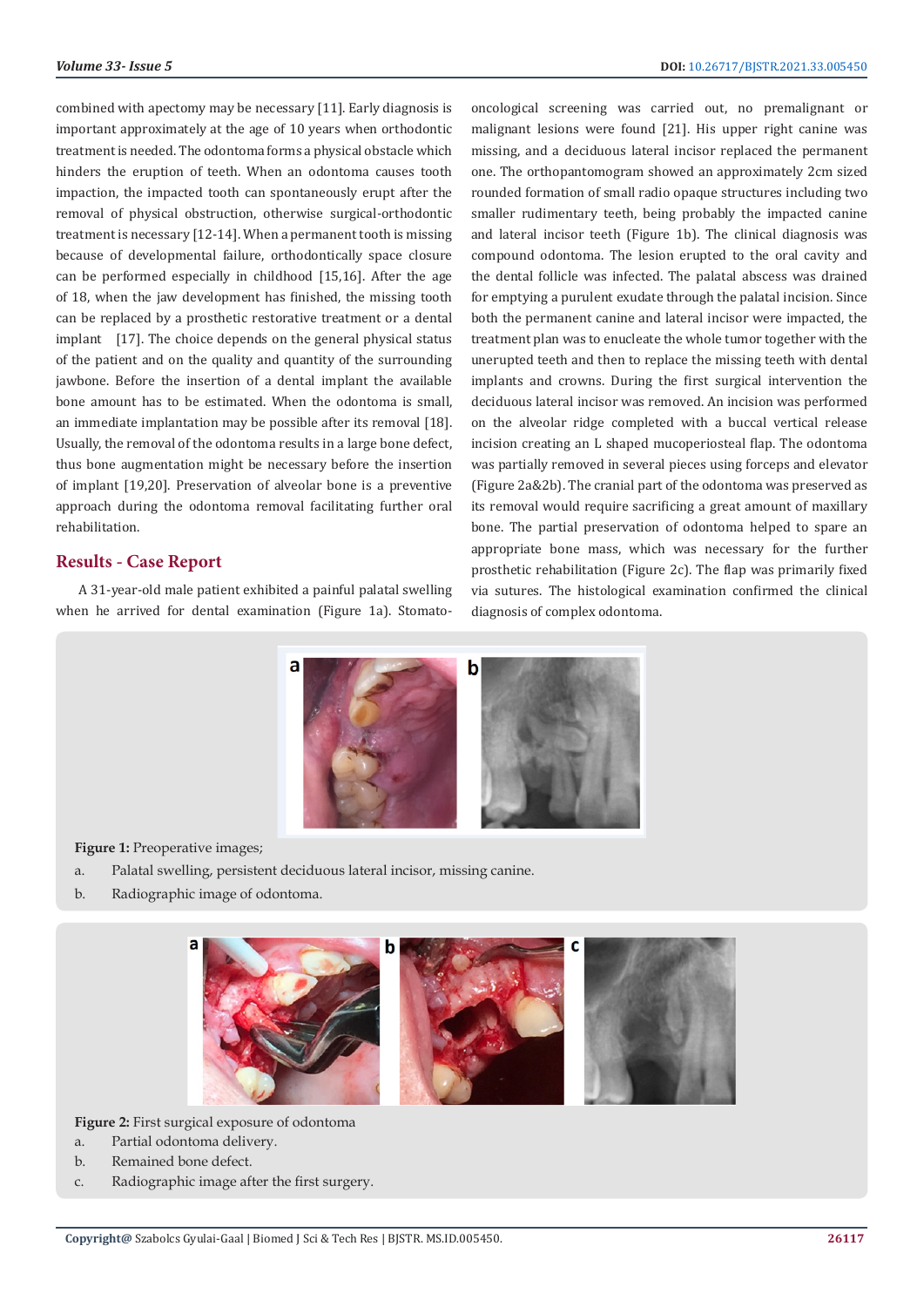After 3 months the cranial part of the odontoma was placed near to the occlusal plate and it could be easily removed via a second operation. During the exposure of the odontoma remnant a buccal bone ridge was preserved to minimalize the bone loss (Figure 3a). Thorough excochleation was performed and the complete removal of tumor was confirmed by radiological examination. The bone defect was filled with bone allograft particles coated with albumin and gentamycin (Figure 3b). Antibiotics were prescribed after both surgeries; amoxicillin/clavulanic acid 875/125 mg 2 times a day for one week. Adverse reactions were not experienced during the healing period. After 6 months the radiographic image showed

complete graft integration and bone remodeling (Figure 3c). The next step of treatment was the implant placement. An L-shaped flap was prepared similarly like at the time of odontoma removal. The clinical findings confirmed a complete bone healing; the examined area was appropriate for implant placement without further bone augmentation. Two Astra 4,0 \* 11 mm dental implants were placed which had 25 Ncm primer stability (Figure 4a). After a 3-month healing, the implants were exposed and two porcelain—fused-tometal crowns were fixed with cement in one piece. After a threeyear follow up the crown-mucosa junction was intact and less than 1mm bone loss could be observed (Figure 4b&4c).



**Figure 3:** Second surgical exposure of odontoma;

- a. Bone defect with the remaining buccal bone ridge after the complete removal of odontoma.
- b. Bone augmentation with albumin and gentamycin coated allograft.
- c. Radiographic image of the augmented bone 6 months postoperatively.



**Figure 4:** Tooth restoration

- a. Radiographic image after the implant placement.
- b. Radiographic image at 3-year control.
- c. Oral status at 3-year control.

## **Discussion**

The early diagnosis is crucial in cases with odontoma. The early treatment is essential as odontomas inhibit normal tooth eruption. The removal of tumors and orthodontic treatment improves the dental status of patients. The removal of odontoma has several

risk factors like nerve damage and postoperative paresthesia, the injury of nearby teeth, wound dehiscence, and infection [22]. The removal of odontoma results in a bigger bone defect than it is usual after a surgical tooth extraction. Odontoma removal is a risk of bone fracture especially when the odontoma is positioned in the angular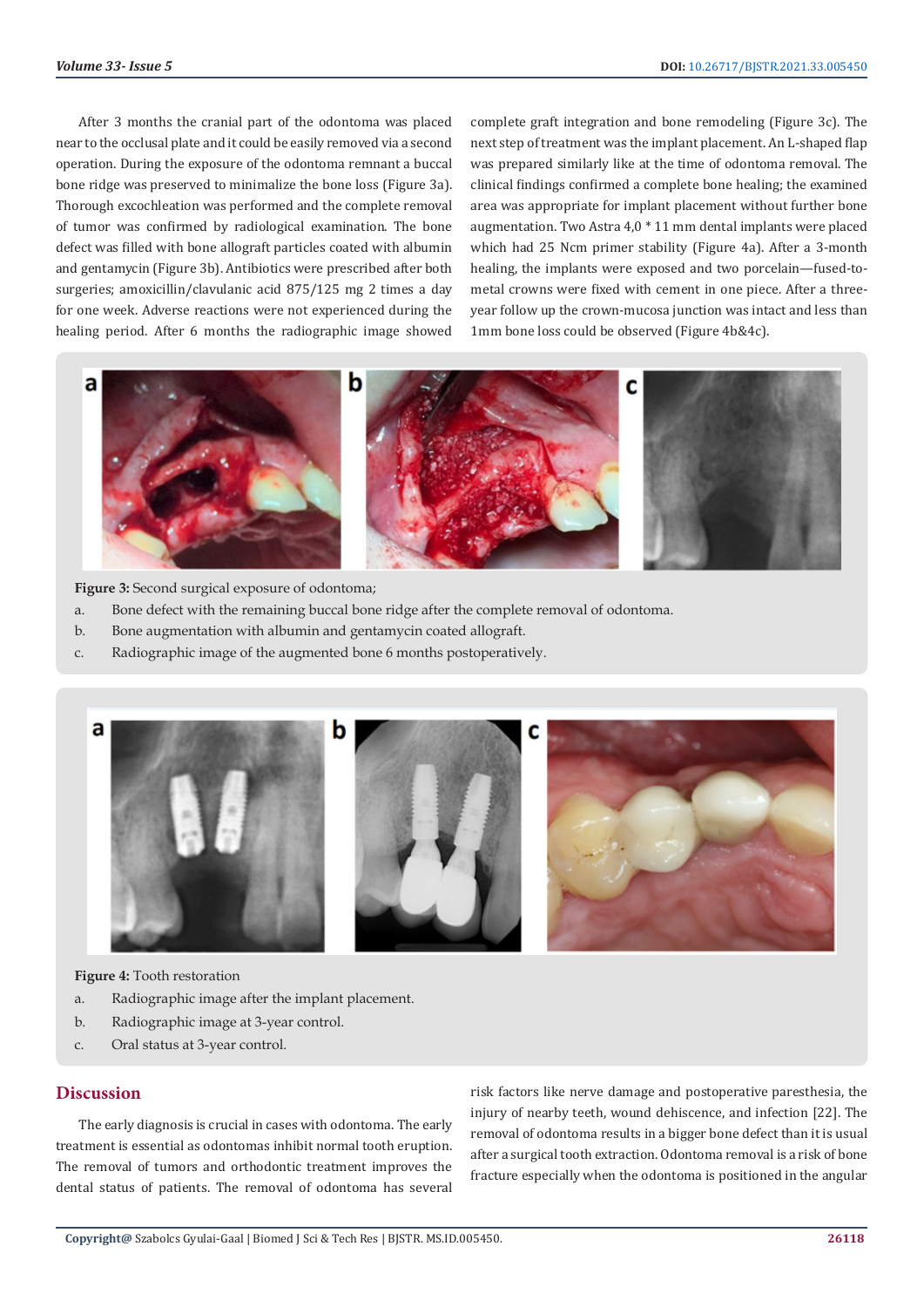region of mandible [23]. When odontoma is associated with tooth aplasia the narrow place can hinder tooth replacement when it was planned with dental implants. The surgical treatment of odontoma should be thoroughly planned and properly performed as both prosthetic and orthodontic aspects should be considered [24]. The presented case shows the importance of bone preservation in order to facilitate further oral rehabilitation and tooth replacement. Bone augmentation is a well-known technique in oral surgery and implantology. Several methods and materials are available to enhance bone mass for implant placement [25]. Bone augmentation and implant insertion is performed later, months or years after tooth removal; however, alveolar preservation may prevent the need of bone replacement [26]. Bone grafting after cystectomy is also a preventive approach so as to facilitate the possibility of oral rehabilitation [27]. This presented case demonstrates that bone grafting can also be an option associated with surgical removal of odontoma.

A wide range of bone grafting materials may be available. The allograft coated by human albumin is highly valuable when it is used for alveolar preservation and bone augmentation, resulting in improved graft integration and remodeling [28-30]. The allograft has the same structure as the host area, while the osteoinductive capacity of albumin enhances bone regeneration. In vitro and in vivo experiments justified that albumin shows adhesion and proliferation increasing effects on bone marrowderived mesenchymal stem cells, thus albumin coated allograft resulted in faster and stronger bone formation than uncoated allografts [31,32]. In addition, the albumin activates a higher number of immunomodulatory cytokines and growth factors, and the gentamycin coating of graft ensure antibiotic release for several weeks [33, 34]. Consequently, albumin and gentamycin coated allograft can be an excellent option when bone grafting is necessary in a complicated case of bone loss.

#### **References**

- 1. Buchner A, Merrell PW, Carpenter WM (2006) Relative frequency of central odontogenic tumors: a study of 1,088 cases from Northern California and comparison to studies from other parts of the world. J Oral Maxillofac Surg 64(9): 1343-1352.
- 2. Gyulai Gaál S, Takács D, Barabás J, Tarján I, Martonffy K, et al. (2007) Fogelőtörési zavarokkal járó vegyes odontogén daganatok. Fogorvosi szemle 100(2): 65-69.
- 3. [Erden Sahin MB, Calis A, Koca H \(2020\) An unusual case of 177 pieces](https://pubmed.ncbi.nlm.nih.gov/32220610/)  [of mandibular compound odontoma: 10-year follow-up. J Stomatol Oral](https://pubmed.ncbi.nlm.nih.gov/32220610/)  [Maxillofac Surg 121\(5\): 585-588.](https://pubmed.ncbi.nlm.nih.gov/32220610/)
- 4. [Bordini J, Contar CM, Sarot JR, Fernandes A, Machado MA \(2008\)](https://pubmed.ncbi.nlm.nih.gov/19022145/)  [Multiple compound odontomas in the jaw: case report and analysis of](https://pubmed.ncbi.nlm.nih.gov/19022145/)  [the literature. J Oral Maxillofac Surg 66\(12\): 2617-2620.](https://pubmed.ncbi.nlm.nih.gov/19022145/)
- 5. [Hidalgo Sánchez O, Leco I, Martínez González J \(2008\) Metaanalysis of](https://pubmed.ncbi.nlm.nih.gov/18978716/)  [the epidemiology and clinical manifestations of odontomas. Med Oral](https://pubmed.ncbi.nlm.nih.gov/18978716/)  [Patol Oral Cir Bucal 64\(9\): 1343-1352.](https://pubmed.ncbi.nlm.nih.gov/18978716/)
- 6. [de Oliveira MA, Reis B, Pallos D, Kim YJ, Braz Silva PH, Martins F \(2019\)](https://pubmed.ncbi.nlm.nih.gov/31583140/)  [The Importance of Histopathological Examination to the Final Diagnosis](https://pubmed.ncbi.nlm.nih.gov/31583140/)  [of Peripheral Odontogenic Tumors: A Case Report of a Peripheral](https://pubmed.ncbi.nlm.nih.gov/31583140/)  [Odontoma. Case Rep Dent: 9712816.](https://pubmed.ncbi.nlm.nih.gov/31583140/)
- 7. [Avelar RL, Primo BT, Pinheiro Nogueira CB, Studart Soares EC, de](https://pubmed.ncbi.nlm.nih.gov/22067866/) [Oliveira RB, et al. \(2011\) Worldwide incidence of odontogenic tumors. J](https://pubmed.ncbi.nlm.nih.gov/22067866/) [Craniofac Surg 22\(6\): 2118-2123.](https://pubmed.ncbi.nlm.nih.gov/22067866/)
- 8. [Gyulai Gaál S, Takács D, Szabó G, Suba Z \(2007\) Mixed odontogenic](https://pubmed.ncbi.nlm.nih.gov/17546897/) [tumors in children and adolescents. J Craniofac Surg 18\(6\): 1338-1342.](https://pubmed.ncbi.nlm.nih.gov/17546897/)
- 9. [Bródy A, Zalatnai A, Csomo K, Belik A, Dobo C \(2019\) Difficulties in](https://bmcoralhealth.biomedcentral.com/articles/10.1186/s12903-019-0843-0) [the diagnosis of periapical translucencies and in the classification of](https://bmcoralhealth.biomedcentral.com/articles/10.1186/s12903-019-0843-0) [cemento-osseous dysplasia. BMC Oral Health 19.](https://bmcoralhealth.biomedcentral.com/articles/10.1186/s12903-019-0843-0)
- 10. [Shekar S, Rao RS, Gunasheela B, Supriya N \(2009\) Erupted compound](https://pubmed.ncbi.nlm.nih.gov/21886999/) [odontome. J Oral Maxillofac Pathol 13\(1\): 47-50.](https://pubmed.ncbi.nlm.nih.gov/21886999/)
- 11. [Flores Orozco EI, Abu Hasna A, Teotonio de Santos Junior M, Flores Orozco](https://pubmed.ncbi.nlm.nih.gov/31824665/) [EI, Falchete Do Prado R, et al. \(2019\) Case Report: Interdisciplinary](https://pubmed.ncbi.nlm.nih.gov/31824665/) [management of a complex odontoma with a periapical involvement of](https://pubmed.ncbi.nlm.nih.gov/31824665/) [superior anterior teeth. F1000Research 8: 1531.](https://pubmed.ncbi.nlm.nih.gov/31824665/)
- 12. [Cildir SK, Sencift K, Olgac V, Sandalli N \(2005\) Delayed eruption of a](https://pubmed.ncbi.nlm.nih.gov/16299617/) [mandibular primary cuspid associated with compound odontoma. J](https://pubmed.ncbi.nlm.nih.gov/16299617/) [Contemp Dent Pract 6\(4\): 152-159.](https://pubmed.ncbi.nlm.nih.gov/16299617/)
- 13. [Das UM, Viswanath D, Azher U \(2009\) A compound composite odontoma](https://www.ncbi.nlm.nih.gov/pmc/articles/PMC4086559/) [associated with unerupted permanent incisor: a case report. Int J Clin](https://www.ncbi.nlm.nih.gov/pmc/articles/PMC4086559/) [Pediatr Dent 2\(2\): 50-55.](https://www.ncbi.nlm.nih.gov/pmc/articles/PMC4086559/)
- 14. [Tarján I, Gyulai SG, Soós A, Rózsa N \(2005\) Tuberculate and odontoma](https://pubmed.ncbi.nlm.nih.gov/16327561/) [type supernumerary teeth. J Craniofac Surg 16\(6\): 1098-1102.](https://pubmed.ncbi.nlm.nih.gov/16327561/)
- 15. [Thilander B \(2008\) Orthodontic space closure versus implant placement](https://pubmed.ncbi.nlm.nih.gov/18181935/) [in subjects with missing teeth. J Oral Rehabil 35 Suppl 1: 64-71.](https://pubmed.ncbi.nlm.nih.gov/18181935/)
- 16. [Robertsson S, Mohlin B \(2000\) The congenitally missing upper lateral](https://pubmed.ncbi.nlm.nih.gov/11212605/) [incisor. A retrospective study of orthodontic space closure versus](https://pubmed.ncbi.nlm.nih.gov/11212605/) [restorative treatment. Eur J Orthod 22\(6\): 697-710.](https://pubmed.ncbi.nlm.nih.gov/11212605/)
- 17. [Gyulai Gaál S, Minya F, Trimmel B, Simonffy L \(2019\) Az implantológia](https://ojs.mtak.hu/index.php/fogorv-szemle/article/view/2176) [helye a fogcsírahiányos esetek ellátásában. Fogorvosi Szemle 112\(3\):](https://ojs.mtak.hu/index.php/fogorv-szemle/article/view/2176) [77-81.](https://ojs.mtak.hu/index.php/fogorv-szemle/article/view/2176)
- 18. [de Souza Batista FR, de Souza Batista VE, Vechiato Filho AJ, Tieghi Neto](https://pubmed.ncbi.nlm.nih.gov/28922246/) [V, Figueira JA, et al. \(2017\) Immediate Dental Implant Placement After](https://pubmed.ncbi.nlm.nih.gov/28922246/) [Removal of Complex Odontoma. J Craniofac Surg 28\(8\): e737-e738.](https://pubmed.ncbi.nlm.nih.gov/28922246/)
- 19. [Utumi ER, Cremonini CC, Pedron IG, Zambon CE, Cavalcanti MG, et](https://pubmed.ncbi.nlm.nih.gov/22041120/) [al. \(2011\) Maxillary reconstruction with particulate bone graft and](https://pubmed.ncbi.nlm.nih.gov/22041120/) [titanium mesh: a treatment option for large complex odontoma of the](https://pubmed.ncbi.nlm.nih.gov/22041120/) [maxilla. J Dent Child \(Chic\) 78\(2\): 124-128.](https://pubmed.ncbi.nlm.nih.gov/22041120/)
- 20. [Lehman H, Lustmann J, Regev E \(2013\) Removal of an extensive](https://pubmed.ncbi.nlm.nih.gov/23479585/) [mandibular odontoma using an intraoral approach. Quintessence Int](https://pubmed.ncbi.nlm.nih.gov/23479585/) [44\(6\): 425-428.](https://pubmed.ncbi.nlm.nih.gov/23479585/)
- 21. [Károly M, Szarka K, Mensch H, Dobai A, Magyar Z, et al. \(2018\) PCR](https://www.researchgate.net/publication/329152364_PCR_Technique_Assisting_the_Early_Diagnosis_of_Human_Papillomavirus_A_retrospective_clinical_study) [Technique Assisting the Early Diagnosis of Human Papillomavirus A](https://www.researchgate.net/publication/329152364_PCR_Technique_Assisting_the_Early_Diagnosis_of_Human_Papillomavirus_A_retrospective_clinical_study) [retrospective clinical study. Revista de Chimie 69: 2781-2787.](https://www.researchgate.net/publication/329152364_PCR_Technique_Assisting_the_Early_Diagnosis_of_Human_Papillomavirus_A_retrospective_clinical_study)
- 22. [Arunkumar KV, Vijaykumar, Garg N \(2012\) Surgical management of an](https://pubmed.ncbi.nlm.nih.gov/23482681/) [erupted complex odontoma occupying maxillary sinus. Ann Maxillofac](https://pubmed.ncbi.nlm.nih.gov/23482681/) [Surg 2\(1\): 86-89.](https://pubmed.ncbi.nlm.nih.gov/23482681/)
- 23. [Christopher PJ, Periasamy S, Devadoss P, Kumar SP \(2017\) Surgical](https://www.ncbi.nlm.nih.gov/pmc/articles/PMC5800754/) [Access to a Complex Composite Odontoma via Sagittal Split Osteotomy](https://www.ncbi.nlm.nih.gov/pmc/articles/PMC5800754/) [of the Mandible. Cureus 9\(12\): e1915.](https://www.ncbi.nlm.nih.gov/pmc/articles/PMC5800754/)
- 24. [Uma E \(2017\) Compound Odontoma in Anterior Mandible-A Case](https://www.ncbi.nlm.nih.gov/pmc/articles/PMC5545622/) [Report. Malays J Med Sci 24\(3\): 92-95.](https://www.ncbi.nlm.nih.gov/pmc/articles/PMC5545622/)
- 25. [Irinakis T, Tabesh M \(2007\) Preserving the socket dimensions with bone](https://pubmed.ncbi.nlm.nih.gov/17674682/) [grafting in single sites: an esthetic surgical approach when planning](https://pubmed.ncbi.nlm.nih.gov/17674682/) [delayed implant placement. J Oral Implantol 33\(3\): 156-163.](https://pubmed.ncbi.nlm.nih.gov/17674682/)
- 26. [Avila Ortiz G, Gubler M, Romero Bustillos M, Nicholas CL, Zimmerman](https://pubmed.ncbi.nlm.nih.gov/32050833/) [MB, et al. \(2020\) Efficacy of Alveolar Ridge Preservation: A Randomized](https://pubmed.ncbi.nlm.nih.gov/32050833/) [Controlled Trial. J Dent Res 99\(4\): 402-409.](https://pubmed.ncbi.nlm.nih.gov/32050833/)
- 27. [Pappalardo S, Guarnieri R \(2013\) Efficacy of Platelet-Rich-Plasma \(PRP\)](https://pubmed.ncbi.nlm.nih.gov/24422036/) [and Highly Purified Bovine Xenograft \(Laddec\(®\)\) Combination in](https://pubmed.ncbi.nlm.nih.gov/24422036/)